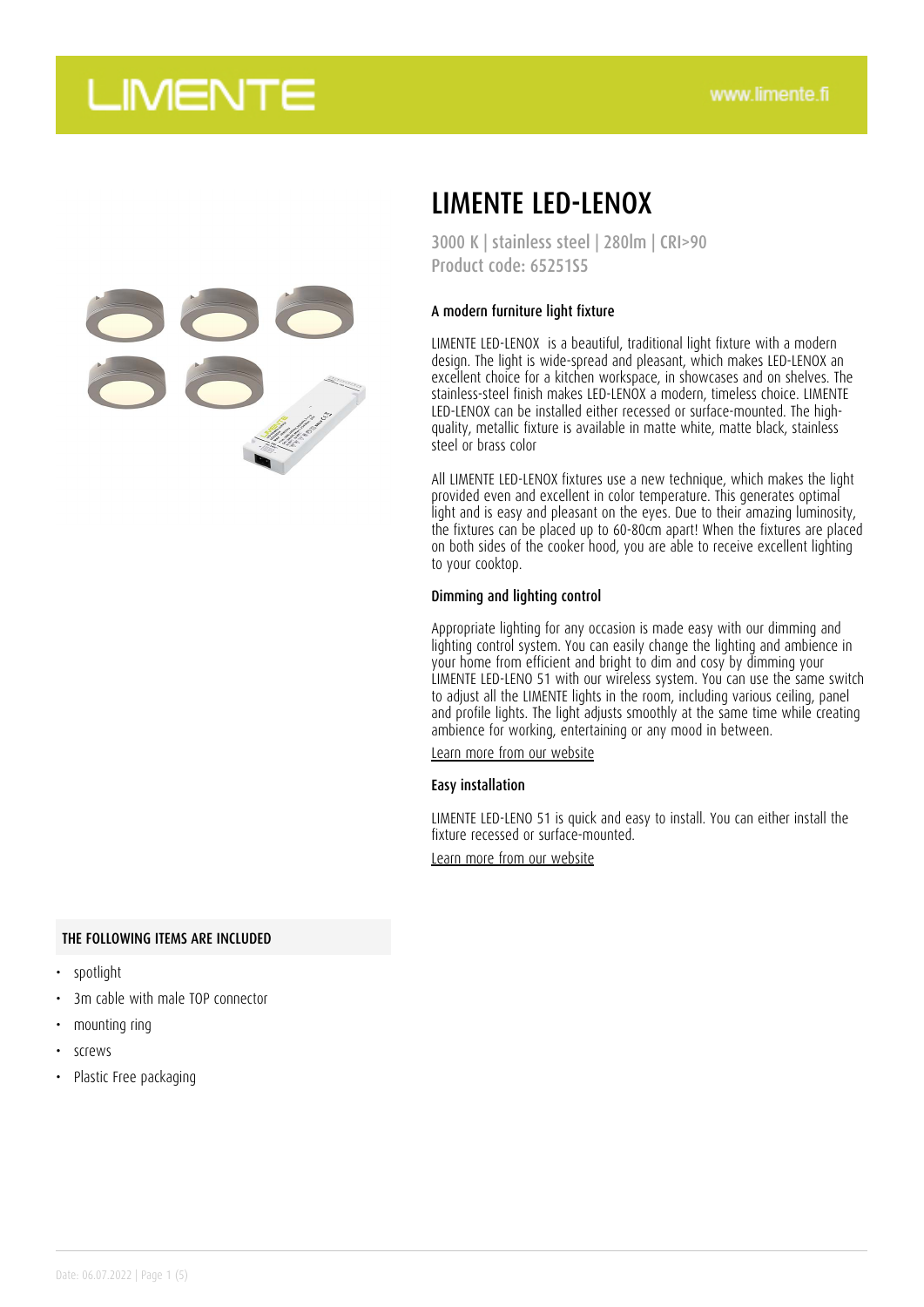## LENOX 3K 5X4W S/S SPOTLIGHT

#### **OVERVIEW**

| <b>PRODUCT CODE</b> | 6525155                            |
|---------------------|------------------------------------|
| <b>GTIN-CODE</b>    | 6438400005648                      |
| ELECTRICAL NUMBER   | 4139956                            |
| ETIM GENERAL NAME   | Eurniture luminaire                |
| ETIM CLASS          | Downlight/spot/floodlight EC001744 |
| ETIM GROUP          | 41 Domestic light fittings         |
| <b>COLOUR</b>       | Stainless steel                    |
| <b>LAMP TYPE</b>    | LED                                |

#### SPECIFICATIONS

| <b>PRODUCT DIMENSIONS</b>                | 64.0 x 64.0 x 15.5                                                           |
|------------------------------------------|------------------------------------------------------------------------------|
| <b>MOUNTING METHOD</b>                   | Surface mounted/recessed mounted                                             |
| <b>COLOUR TEMPERATURE</b>                | 3000 K                                                                       |
| <b>COLOUR RENDERING INDEX CRI</b>        | > 90                                                                         |
| <b>RATED LIFE TIME</b>                   | 35.000h (L80B10)                                                             |
| <b>ENERGY EFFICIENCY CLASS</b>           |                                                                              |
| <b>LUMINOUS FLUX</b>                     | 280 lm                                                                       |
| <b>EFFICIENCY</b>                        | $80 \text{ Im}/W$                                                            |
| <b>VOLTAGE</b>                           | 24 V DC                                                                      |
| <b>INGRESS PROTECTION CODE</b>           | IP44/IP20                                                                    |
| NUMBER OF LEDS/M                         |                                                                              |
| <b>INPUT POWER</b>                       | 4 W                                                                          |
| <b>NUMBER OF SWITCHING CYCLES</b>        | > 50000                                                                      |
| AMBIENT TEMPERATURE RANGE                | $-20^{\circ}$ C $-40^{\circ}$ C                                              |
| <b>INPUT POWER CONNECTOR</b>             |                                                                              |
| <b>WARRANTY PERIOD (MONTHS)</b>          | 24                                                                           |
| <b>ADDITIONAL COVER (MONTHS)</b>         | 36                                                                           |
| <b>INSTALLATION AND OPERATING MANUAL</b> | https://www.limente.fi/Images/productpics/instructions/limente_led-lenox.pdf |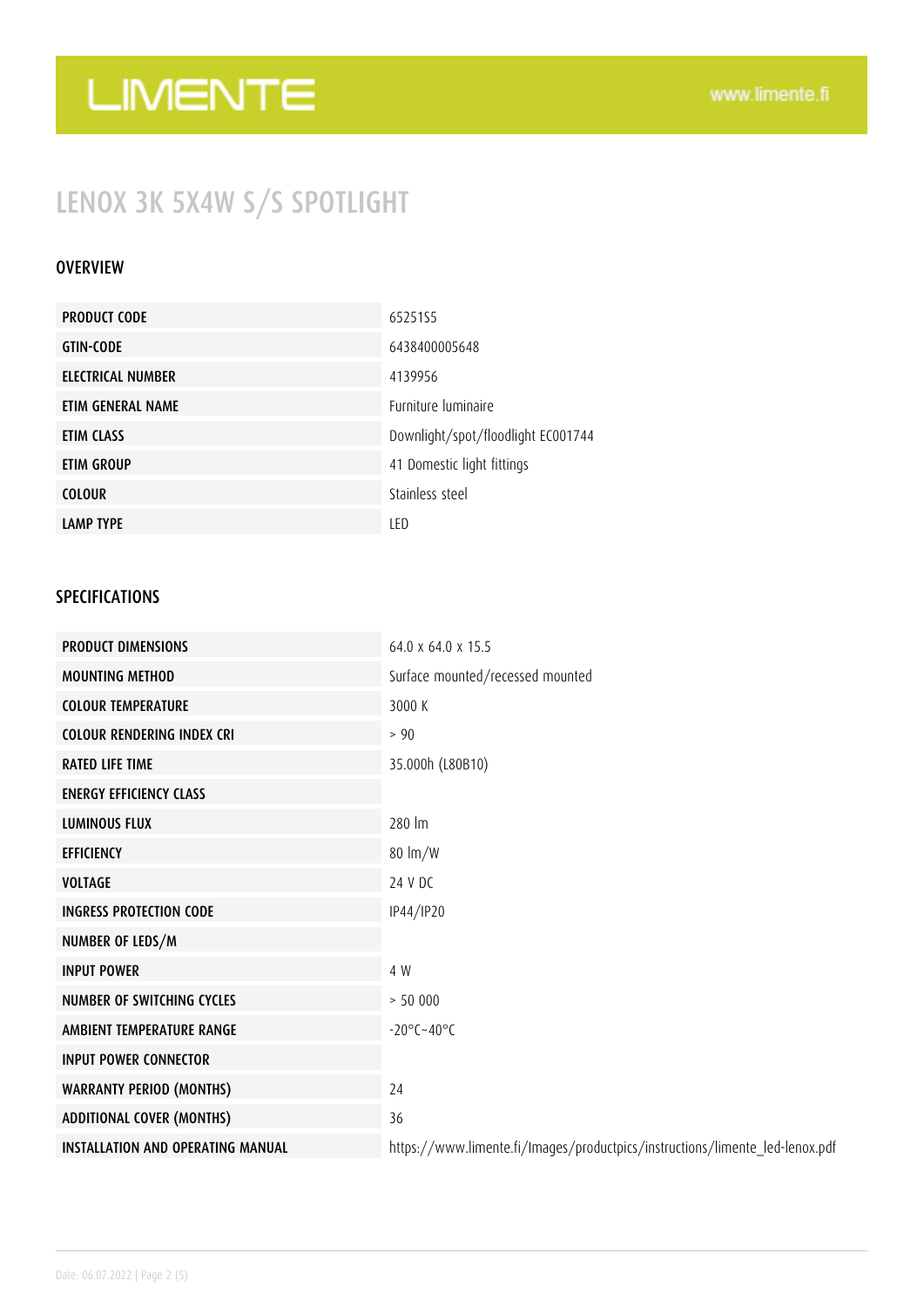## LENOX 3K 5X4W S/S SPOTLIGHT

#### RECOMMENDED ACCESSORIES

| <b>PRODUCT CODE</b> | <b>PRODUCT</b>                                        |
|---------------------|-------------------------------------------------------|
| 640451              | SMART 451, WIRELESS LIGHTING CONTROL KIT, 24 V        |
| 640420              | SMART 420, WIRELESS LIGHT CONTROL                     |
| 640421              | SMART 421, WIRELESS LIGHT CONTROL                     |
| 640422              | SMART 422, WIRELESS LIGHT CONTROL                     |
| 640424              | SMART 422, WIRELESS LIGHT CONTROL                     |
| 640350              | SMART 350 SET, WIRELESS LIGHT CONTROL, REMOTE CONTROL |
| 640351              | SMART 351, WIRELESS LIGHT CONTROL                     |
| 640352              | SMART 352, WIRELESS LIGHT CONTROL                     |
| 640425              | SMART 425, WIRELESS LIGHT CONTROL                     |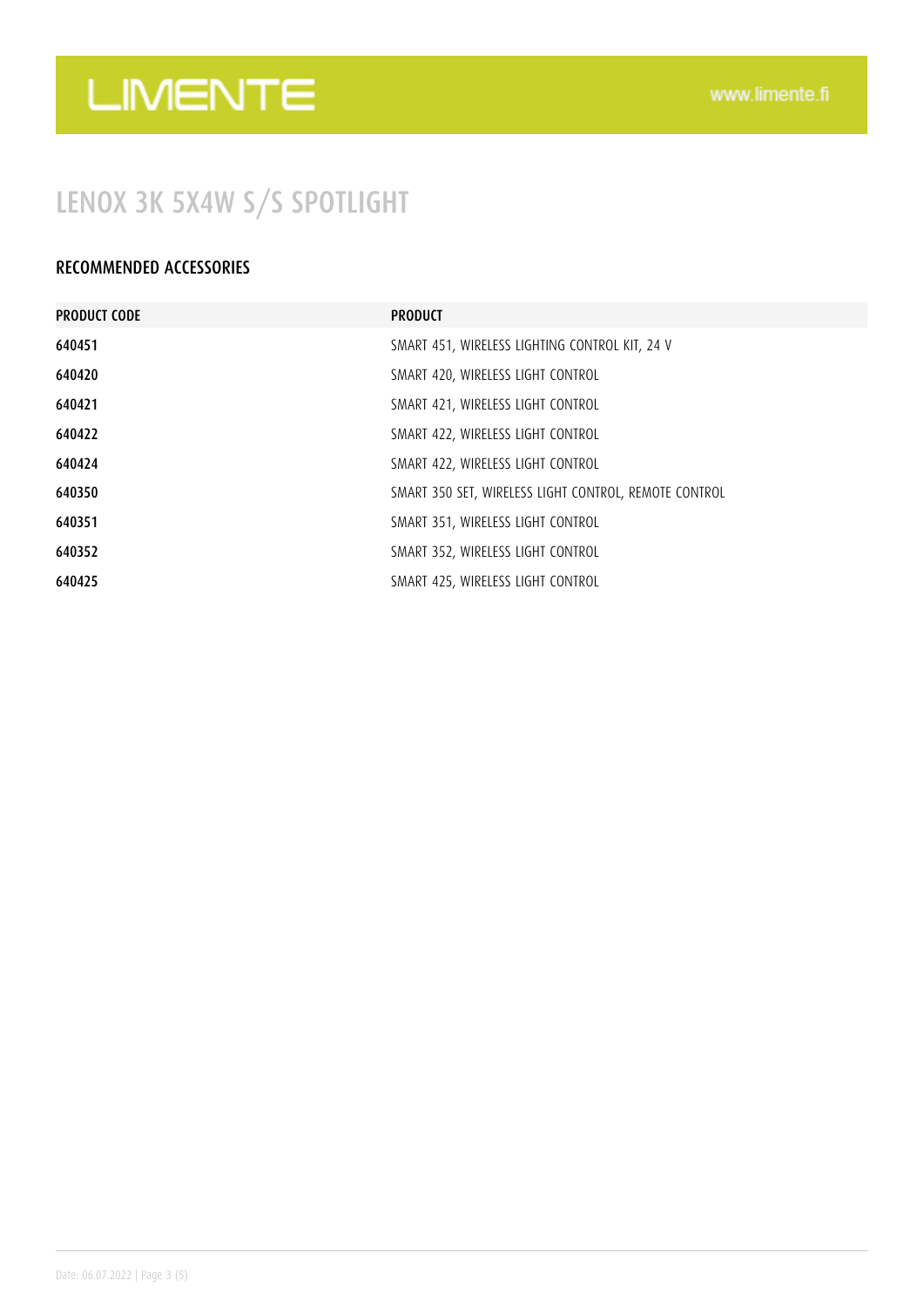### LENOX 3K 5X4W S/S SPOTLIGHT